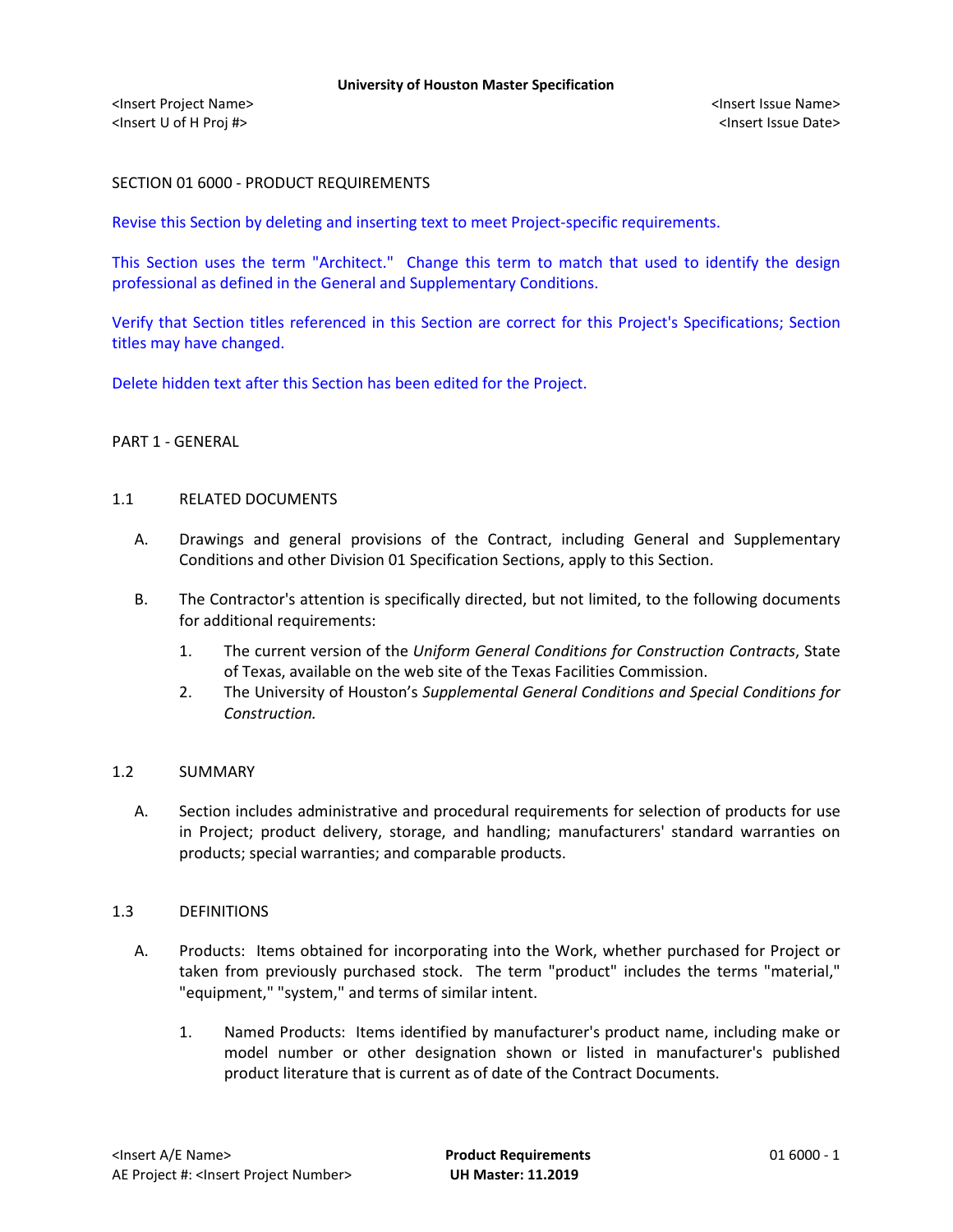#### **University of Houston Master Specification**

<Insert Project Name> <Insert Issue Name> <Insert U of H Proj #> <Insert Issue Date>

- 2. New Products: Items that have not previously been incorporated into another project or facility. Products salvaged or recycled from other projects are not considered new products.
- 3. Comparable Product: Product that is demonstrated and approved through submittal process to have the indicated qualities related to type, function, dimension, in-service performance, physical properties, appearance, and other characteristics that equal or exceed those of specified product.
- B. Basis-of-Design Product Specification: A specification in which a specific manufacturer's product is named and accompanied by the words "basis-of-design product," including make or model number or other designation, to establish the significant qualities related to type, function, dimension, in-service performance, physical properties, appearance, and other characteristics for purposes of evaluating comparable products of additional manufacturers named in the specification.

# 1.4 ACTION SUBMITTALS

- A. Comparable Product Requests: Submit request for consideration of each comparable product. Identify product or fabrication or installation method to be replaced. Include Specification Section number and title and Drawing numbers and titles. Note that no substitutions for convenience are allowed per Section 01 2500.
	- 1. Include data to indicate compliance with the requirements specified in "Comparable Products" Article.
	- 2. Architect's Action: If necessary, Architect will request additional information or documentation for evaluation within one week of receipt of a comparable product request. Architect will notify Contractor of approval or rejection of proposed comparable product request within 15 days of receipt of request, or seven days of receipt of additional information or documentation, whichever is later.
		- a. Form of Approval: As specified in Section 01 3300 "Submittal Procedures."
		- b. Use product specified if Architect does not issue a decision on use of a comparable product request within time allocated.
- B. Basis-of-Design Product Specification Submittal: Comply with requirements in Section 01 3300 "Submittal Procedures." Show compliance with requirements.

## 1.5 QUALITY ASSURANCE

A. Compatibility of Options: If Contractor is given option of selecting between two or more products for use on Project, select product compatible with products previously selected, even if previously selected products were also options.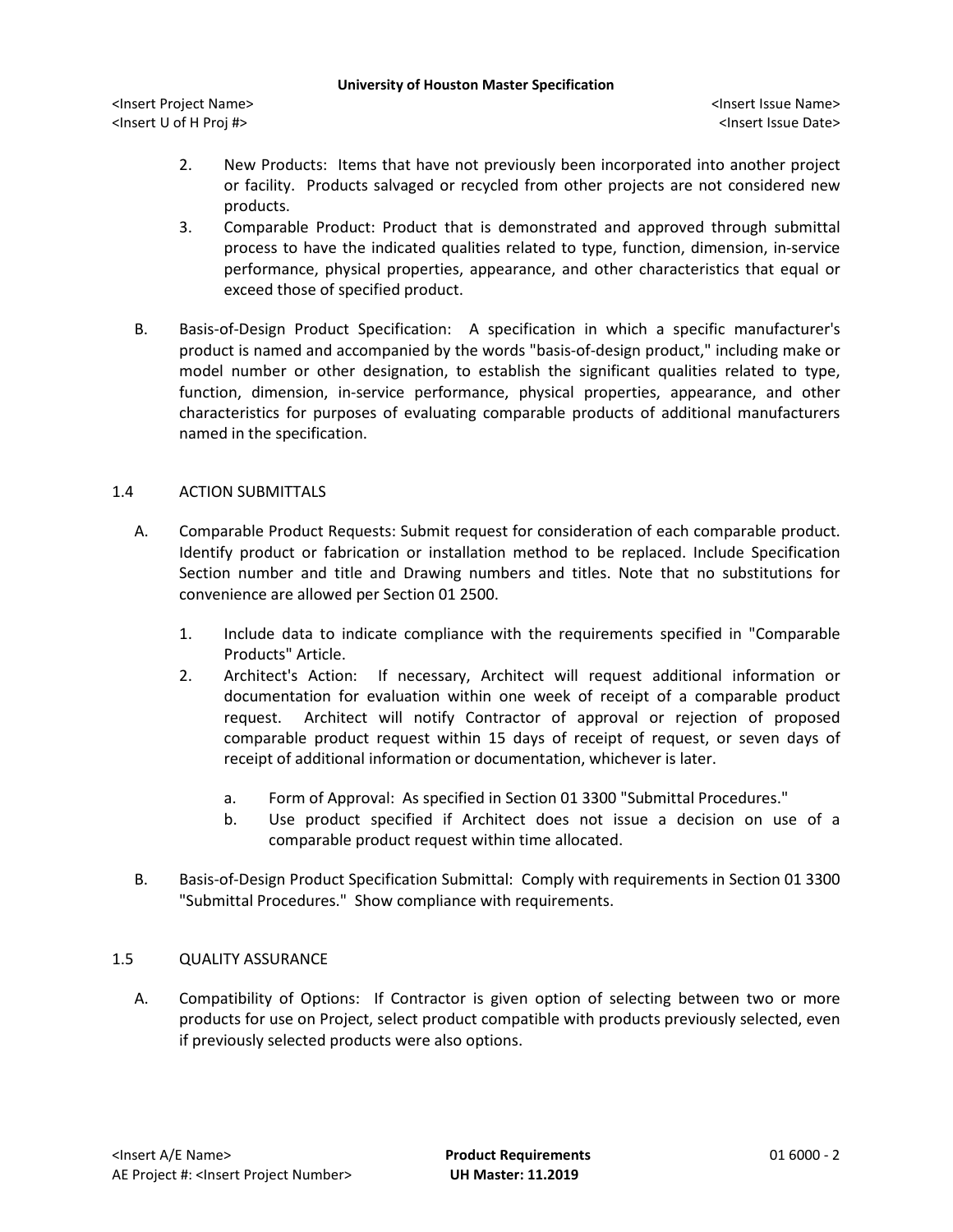<Insert Project Name> <Insert Issue Name> <Insert U of H Proj #> <Insert Issue Date>

#### 1.6 PRODUCT DELIVERY, STORAGE, AND HANDLING

- A. Deliver, store, and handle products using means and methods that will prevent damage, deterioration, and loss, including theft and vandalism. Comply with manufacturer's written instructions.
- B. Delivery and Handling:
	- 1. Schedule delivery to minimize long-term storage at Project site and to prevent overcrowding of construction spaces.
	- 2. Coordinate delivery with installation time to ensure minimum holding time for items that are flammable, hazardous, easily damaged, or sensitive to deterioration, theft, and other losses.
	- 3. Deliver products to Project site in an undamaged condition in manufacturer's original sealed container or other packaging system, complete with labels and instructions for handling, storing, unpacking, protecting, and installing.
	- 4. Inspect products on delivery to determine compliance with the Contract Documents and to determine that products are undamaged and properly protected.

### C. Storage:

- 1. Store products to allow for inspection and measurement of quantity or counting of units.
- 2. Store materials in a manner that will not endanger Project structure.
- 3. Store products that are subject to damage by the elements, under cover in a weathertight enclosure above ground, with ventilation adequate to prevent condensation.
- 4. Protect foam plastic from exposure to sunlight, except to extent necessary for period of installation and concealment.
- 5. Comply with product manufacturer's written instructions for temperature, humidity, ventilation, and weather-protection requirements for storage.
- 6. Protect stored products from damage and liquids from freezing.
- 7. Provide a secure location and enclosure at Project site for storage of materials and equipment by Owner's construction forces. Coordinate location with Owner.

### 1.7 PRODUCT WARRANTIES

A. Warranties specified in other Sections shall be in addition to, and run concurrent with, other warranties required by the Contract Documents. Manufacturer's disclaimers and limitations on product warranties do not relieve Contractor of obligations under requirements of the Contract Documents.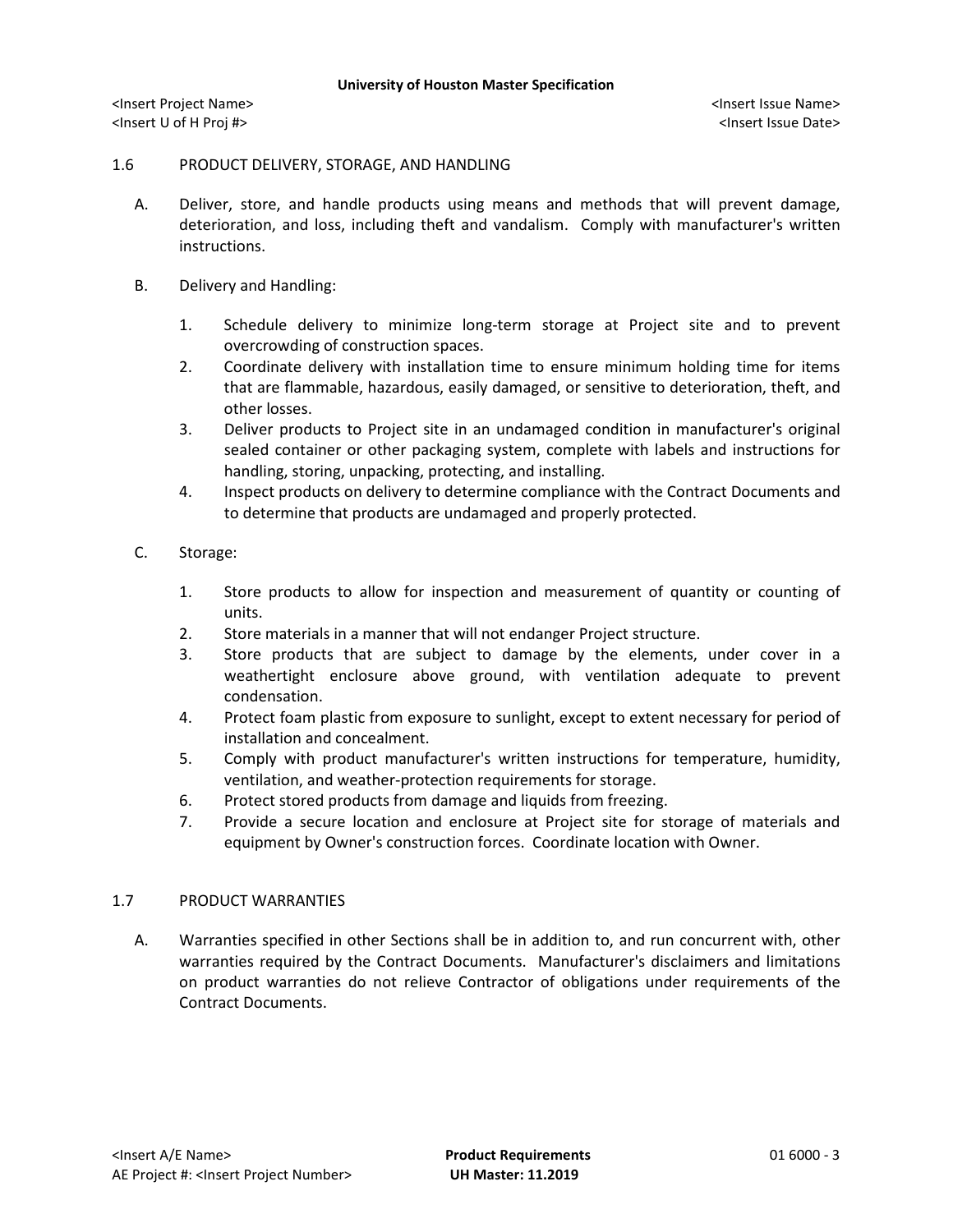#### **University of Houston Master Specification**

<Insert Project Name> <Insert Issue Name> <Insert U of H Proj #> <Insert Issue Date>

Warranty in "Manufacturer's Warranty" Subparagraph below is manufacturer's standard and may have exclusions and limitations that do not suit Project. Check warranties and specify special warranties if manufacturers' warranties are unsuitable.

- 1. Manufacturer's Warranty: Written warranty furnished by individual manufacturer for a particular product and specifically endorsed by manufacturer to Owner.
- 2. Special Warranty: Written warranty required by the Contract Documents to provide specific rights for Owner.
- B. Special Warranties: Prepare a written document that contains appropriate terms and identification, ready for execution.
	- 1. Manufacturer's Standard Form: Modified to include Project-specific information and properly executed.
	- 2. Specified Form: When specified forms are included with the Specifications, prepare a written document using indicated form properly executed.
	- 3. See other Sections for specific content requirements and particular requirements for submitting special warranties.
- C. Submittal Time: Comply with requirements in Section 01 7700 "Closeout Procedures."

# PART 2 - PRODUCTS

# 2.1 PRODUCT SELECTION PROCEDURES

- A. General Product Requirements: Provide products that comply with the Contract Documents, are undamaged and, unless otherwise indicated, are new at time of installation.
	- 1. Provide products complete with accessories, trim, finish, fasteners, and other items needed for a complete installation and indicated use and effect.
	- 2. Standard Products: If available, and unless custom products or nonstandard options are specified, provide standard products of types that have been produced and used successfully in similar situations on other projects.
	- 3. Owner reserves the right to limit selection to products with warranties not in conflict with requirements of the Contract Documents.
	- 4. Where products are accompanied by the term "as selected," Architect will make selection.
	- 5. Descriptive, performance, and reference standard requirements in the Specifications establish salient characteristics of products.
- B. Product Selection Procedures: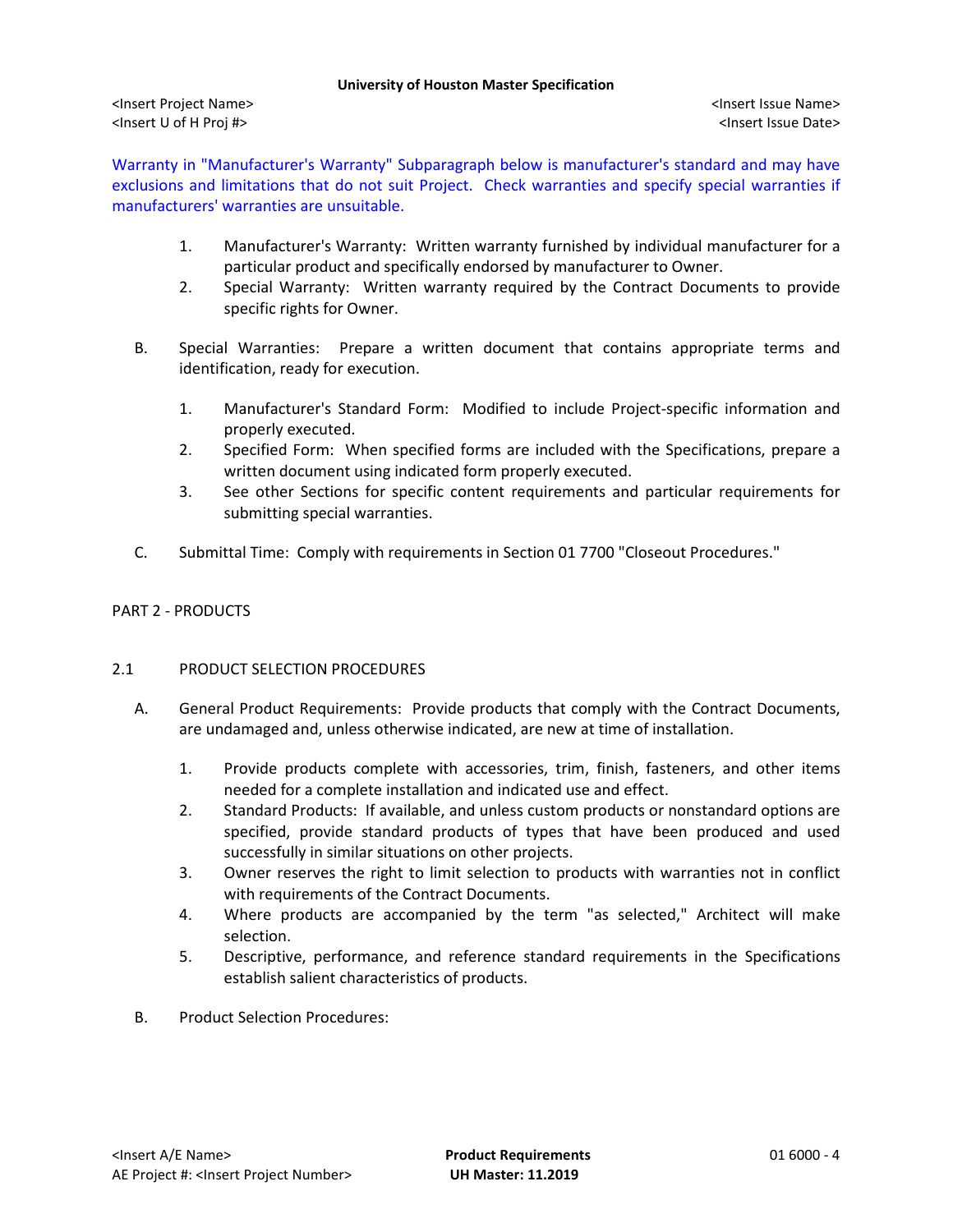#### **University of Houston Master Specification**

<Insert Project Name> <Insert Issue Name> <Insert U of H Proj #> <Insert Issue Date>

- 1. Product: Where Specifications name a single manufacturer and product, provide the named product that complies with requirements. Comparable products or substitutions for Contractor's convenience will not be considered.
- 2. Manufacturer/Source: Where Specifications name a single manufacturer or source, provide a product by the named manufacturer or source that complies with requirements. Comparable products or substitutions for Contractor's convenience will not be considered.
- 3. Products:
	- a. Restricted List: Where Specifications include a list of names of both manufacturers and products, provide one of the products listed that complies with requirements. Comparable products or substitutions for Contractor's convenience will not be considered unless otherwise indicated.
- 4. Manufacturers:
	- a. Restricted List: Where Specifications include a list of manufacturers' names, provide a product by one of the manufacturers listed that complies with requirements. Comparable products or substitutions for Contractor's convenience will not be considered unless otherwise indicated.
- 5. Basis-of-Design Product: Where Specifications name a product, or refer to a product indicated on Drawings, and include a list of manufacturers and/or products, provide the specified or indicated product or a comparable product by one of the other named manufacturers. Drawings and Specifications indicate sizes, profiles, dimensions, and other characteristics that are based on the product named. Comply with requirements in "Comparable Products" Article for consideration of an unnamed product by one of the other named manufacturers.
- C. Visual Matching Specification: Where Specifications require "match Architect's sample", provide a product that complies with requirements and matches Architect's sample. Architect's decision will be final on whether a proposed product matches.
	- 1. If no product available within specified category matches and complies with other specified requirements, comply with requirements in Section 01 2500 "Substitution Procedures" for proposal of product.
- D. Visual Selection Specification: Where Specifications include the phrase "as selected by Architect from manufacturer's full range" or similar phrase, select a product that complies with requirements. Architect will select color, gloss, pattern, density, or texture from manufacturer's product line that includes both standard and premium items.